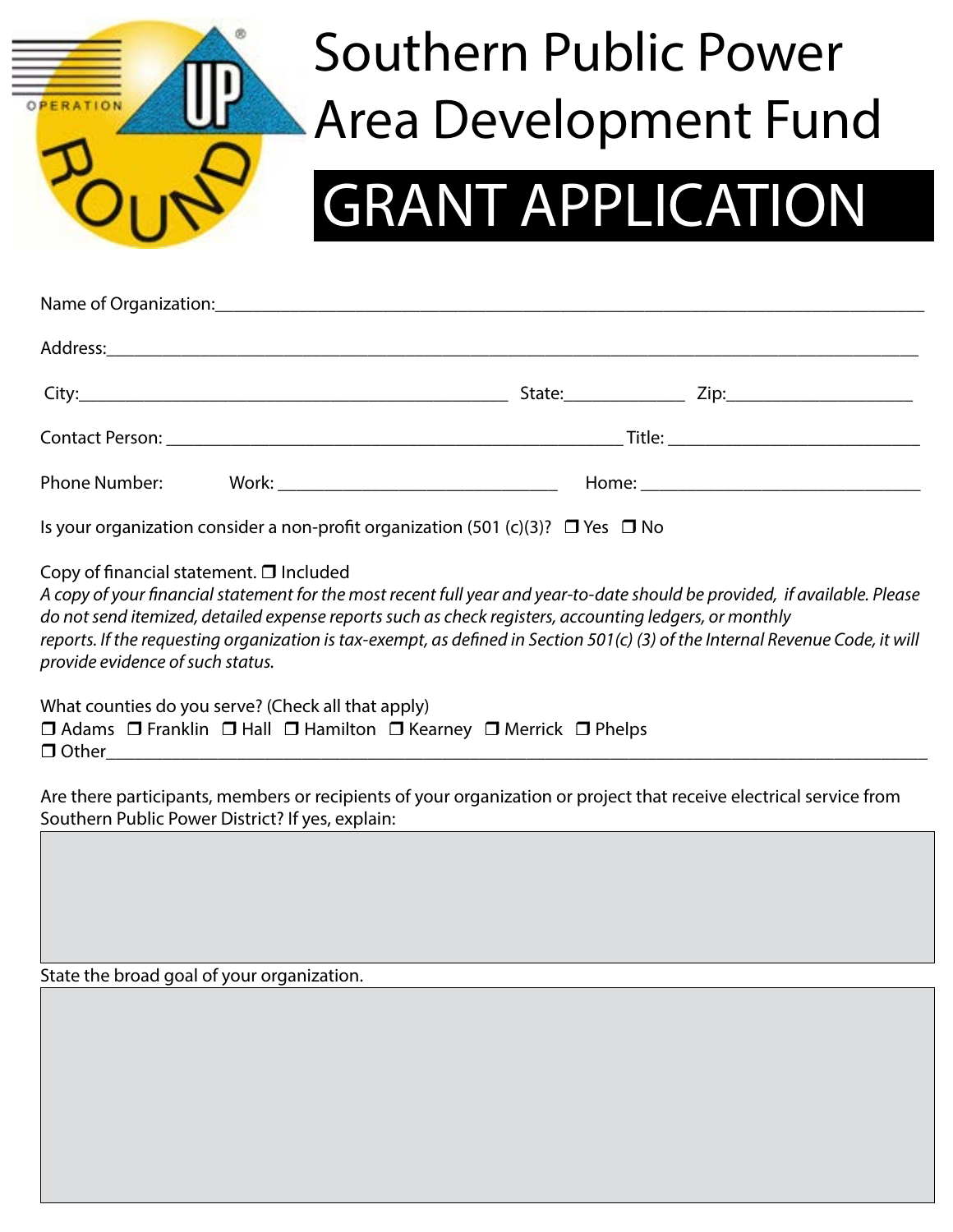What is the total cost of your project?  $\zeta$  \_\_\_\_\_\_\_\_\_\_\_\_\_\_\_\_\_\_\_\_\_\_\_\_\_\_\_\_\_\_\_\_\_\_\_

As of the date of this application, how much money have you raised for your project? \$\_\_\_\_\_\_\_\_\_\_\_\_\_\_\_\_\_\_\_\_\_\_\_\_

How much money do you request?: \$\_\_\_\_\_\_\_\_\_\_\_\_\_\_\_\_\_\_\_\_\_\_\_\_\_\_\_\_\_\_\_

 $\Box$  A copy of a vendor bid must be included with this grant application.

List other sources of funding for your project:

How will this project be accomplished? (who, what when, etc?):